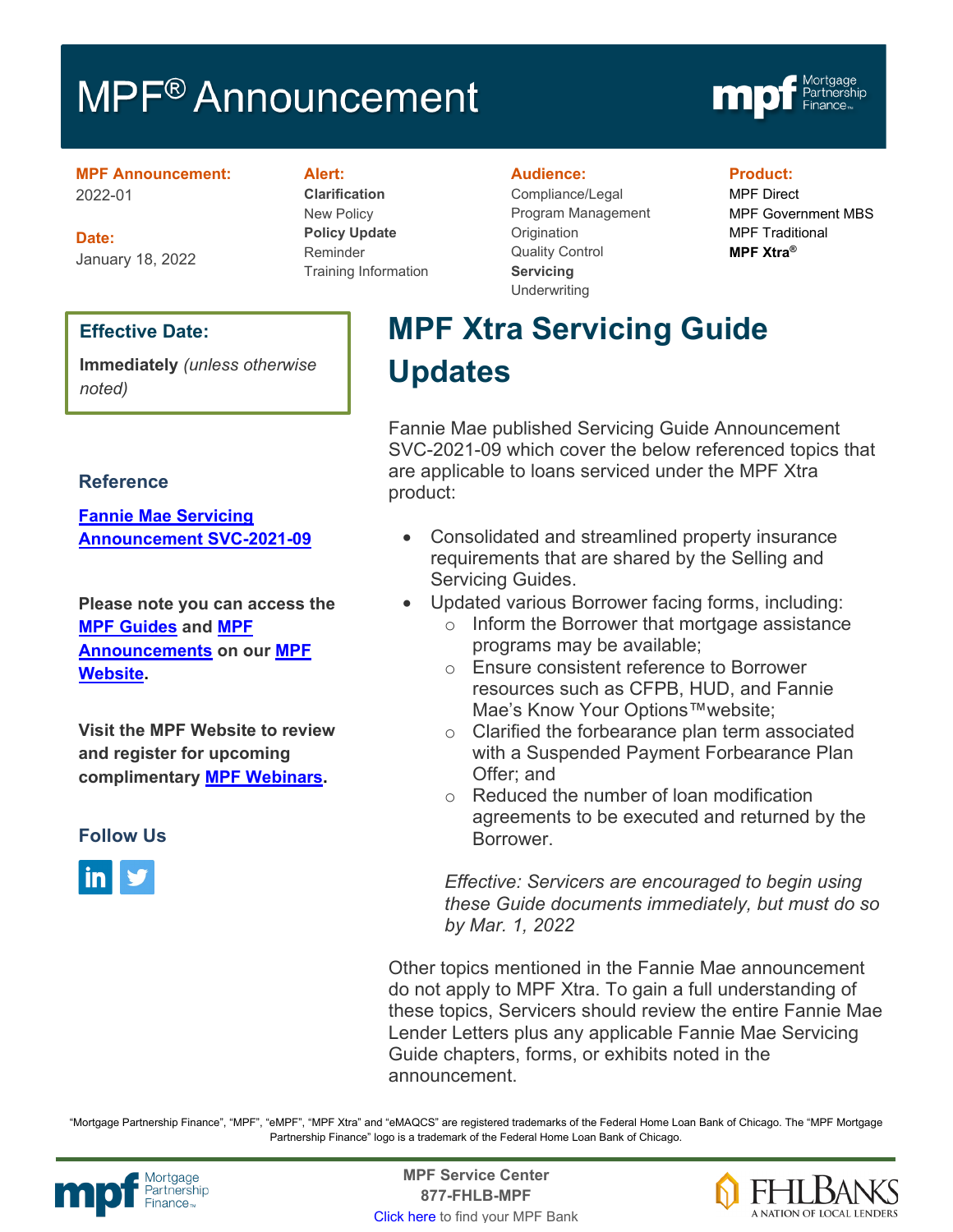

# **Servicing Guide Announcement (SVC-2021-09)**

Dec. 8, 2021

The Servicing Guide has been updated to include changes to the following:

- $\blacksquare$ Consolidation of Servicing and Selling Guide insurance policies\*:incorporates property and additional or optional insurance requirements applicable to both lenders and servicers from the Servicing Guide into the Selling Guide
- Updates to borrower-facing Guide documents\*\*: includes updates to various servicing forms and documents
- Form 2002 retirement\*: updates post-delivery servicing transfer requirements and retires MBS Custodian Recertification  $\blacksquare$ (Form 2002)
- Subservicer special product approval clarification\*: clarifies subservicer eligibility to perform general servicing duties and responsibilities for HomeStyle® Renovation mortgage loans not associated with property renovation
- Miscellaneous update: adds a link in the Servicing Guide to the Mortgage Insurance Claims Portal

View the list of impacted topics.

\*Policy change not applicable to reverse mortgage loans.

\*\*Part of this policy change applies only to Home Keeper® loans and is not applicable to HECM mortgage loans.

### **Consolidation of Servicing and Selling Guide insurance policies**

In line with our continued efforts to simplify and consolidate policies shared by the Selling and Servicing Guides, we consolidated and streamlined property insurance requirements applicable to both lenders and servicers from Servicing Guide B-2, Property Insurance Requirements and Servicing Guide B-4, Additional or Optional Insurance Coverage into the Selling Guide. Insurance requirements that are applicable only to a servicer will remain in the Servicing Guide. As part of this effort, we resolved unintended discrepancies as follows:

- As indicated in the Selling Guide, when a property policy includes coinsurance waived by an agreed amount/agreed value provision, the agreed amount must be no less than the estimated replacement cost.
- $\blacksquare$ Moved property insurance requirements for second lien mortgage loans to the Servicing Guide, B-2-02, Property Insurance Requirements for Mortgage Loans Secured by a One- to Four-Unit Property, since we no longer purchase second lien mortgage loans.

Effective: There are no policy changes associated with this consolidation.

### **Updates to borrower-facing Guide documents**

We updated various borrower-facing Guide documents to:

- Remove servicer instructions associated with Hardest Hit Funds since the program has expired;
- Inform the borrower that mortgage assistance programs may be available;
- Ensure consistent reference to borrower resources such as CFPB, HUD, and Fannie Mae's Know Your Options™ website;
- Clarify the forbearance plan term associated with a Suspended Payment Forbearance Plan Offer; and
- Reduce the number of loan modification agreements to be executed and returned by the borrower.

Effective: Servicers are encouraged to begin using these Guide documents immediately, but must do so by Mar. 1, 2022.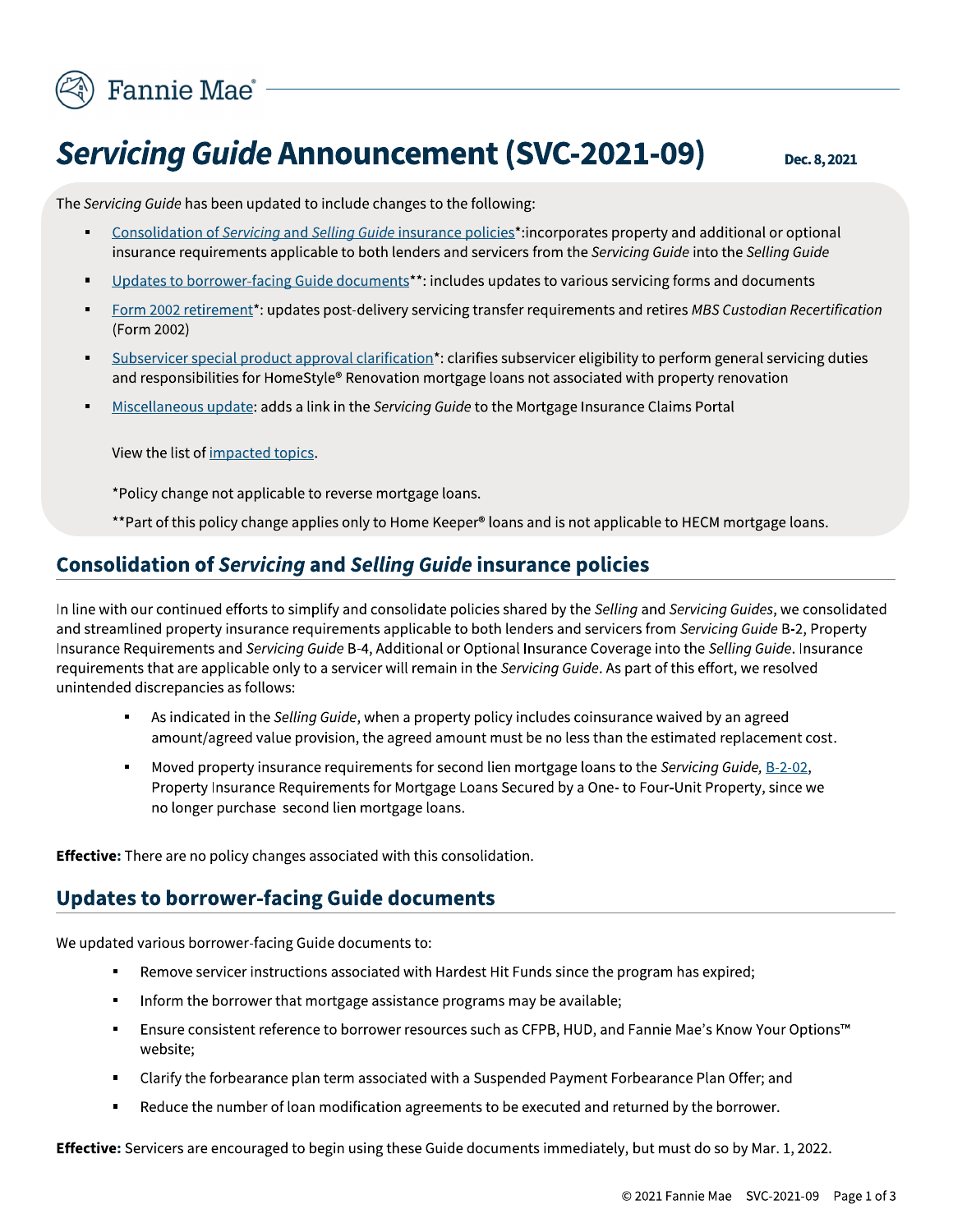## **Form 2002 retirement**

We updated the Guide to remove the requirement that servicers must obtain an MBS Custodian Recertification (Form 2002) in connection with a servicing transfer within six months of the transfer date. Form 2002 will be retired with the December Servicing Guide update.

**Effective:** This policy clarification is effective immediately.

### **Subservicer special product approval clarification**

To align requirements to the risks managed respectively by the master servicer and the subservicer, we eliminated the requirement for subservicer approval for servicing HomeStyle Renovation mortgage loans. The HomeStyle-approved lender must be the master servicer and retain responsibilities as outlined in the Guide.

**Effective:** This policy change is effective immediately and may be implemented at a time of the servicer's choosing.

### **Miscellaneous update**

In SVC-2021-04, we communicated a simplified process for filing conventional mortgage insurance claims with participating mortgage insurers using the new Mortgage Insurance Claims Portal. With this update, we are including a direct link to the portal in the Guide.

See the Servicing Guide for details about these updates.

Servicers who have questions about this Announcement should contact their Fannie Mae Account Team, Portfolio Manager, or Fannie Mae's Single-Family Servicer Support Center at 1-800-2FANNIE (1-800-232-6643). Have Guide questions? Get answers to all your policy questions, straight from the source. Ask Poli.

Let your voice be heard! We want your feedback on our policy communications to help us improve the clarity of new and updated policy and understand any implications to borrowers. Click below to take a short survey regarding this Announcement.

> <u>Provide</u> feedback